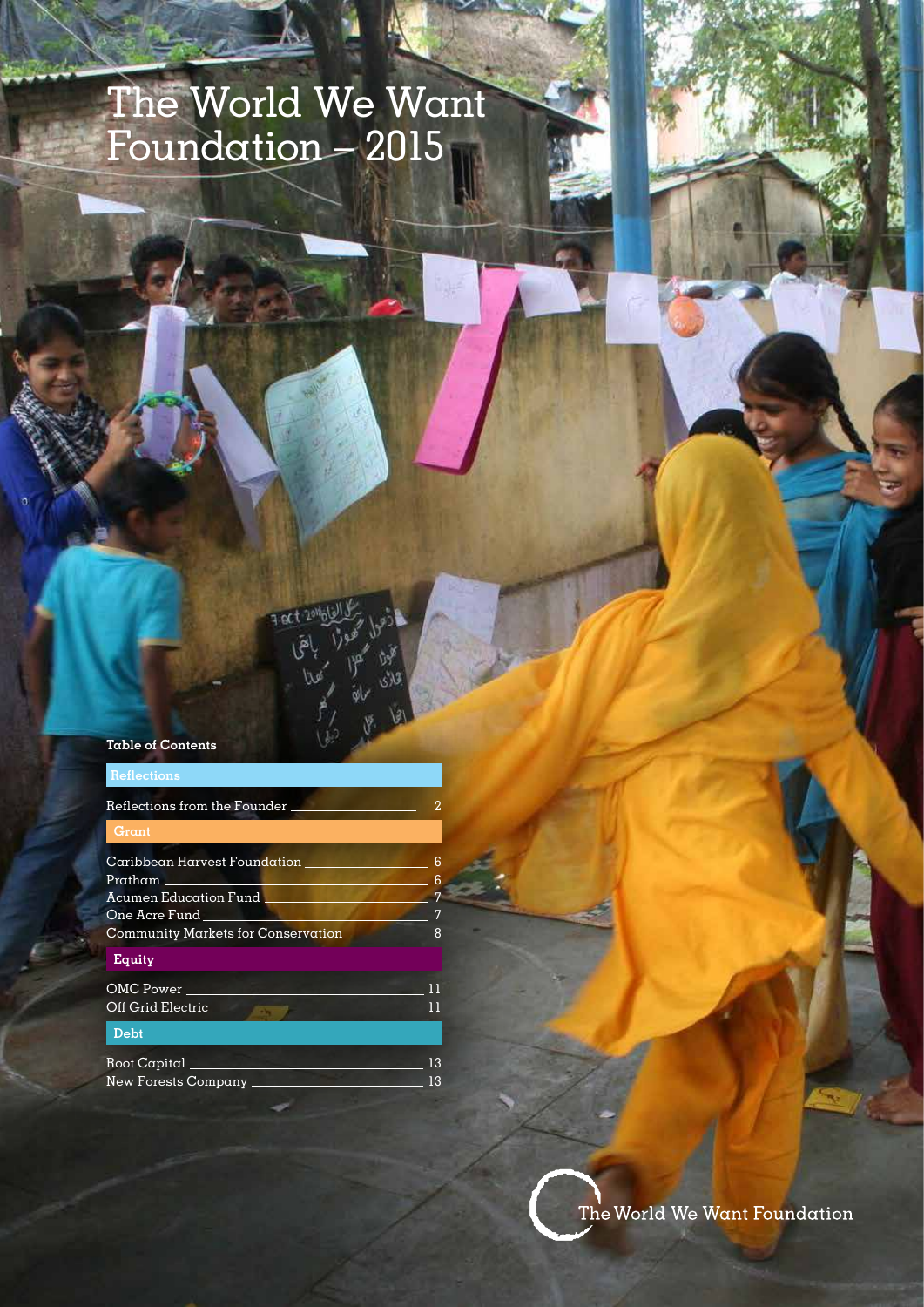# Reflections from the Founder

We have just passed the seven-year mark and the foundation has become an integral part of us. Perhaps because of this high level of engagement, the foundation is resting on  $\alpha$  defining moment – a time for reflection and change.

 It starts with the question: what are we trying to achieve? Outstanding comparative results (to simplify, here we mean output per dollar) in areas of high importance to us, be that poverty alleviation through job or business creation or conservation of habitats and animals. Often choosing areas where we found the best-suited local partners, who lacked continuous support and/or where our support could be catalytic. We probably meant sustainable change without always spelling it out. Mostly, our projects happened to end up in remote countries known to be difficult to work in: Haiti, Zambia, East Africa.

In the last two years we also entered the land of private investments with a hope of increasing access to basic utilities in poor communities, namely rural India and East Africa. Our invest-

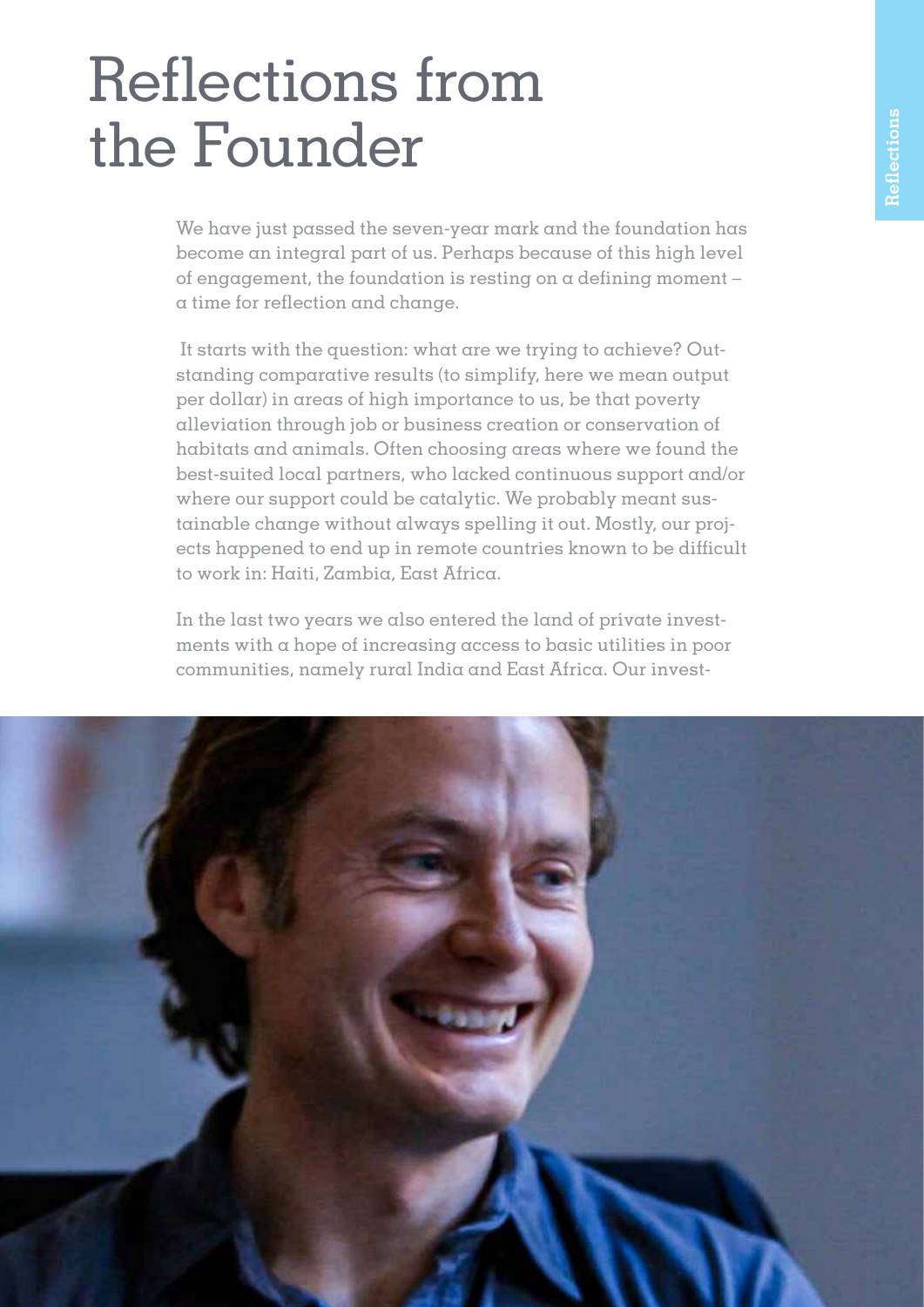ment companies strive to reach profitability, but also to yield significant impact, providing a service or solving a vital issue for those living on as little as \$1 a day. Even in this world of "impact investment" we have a distinct feeling that money, not excluding the foundation's, is given too easily and without the diligence demanded in the commercial world.

So we are now prepared to compare our results to what we set out to achieve. Have we helped to build successful change? We have always stated the importance of openness and honesty with others and ourselves about successes and failures. In the spirit of this transparency, we will objectively look at our efforts. We do not yet know where we will end up, but we have some hypotheses.

We have indications that we might have slipped into the quagmire of the NGO and donor world by inadvertently supporting projects without demanding enough transparency and accountability. This might have been because we once thought the entrepreneur or local organization we backed was far superior to the bad alternatives around. But that is a poor excuse. That same entrepreneur and organization might still be far behind what would be expected of a professionally governed, for-profit-corporation; but as an investor or donor, it is difficult to put rigid demands on an individual who is addressing some of the world's most intractable problems in difficult regions. Could tough love have produced better results, or would that break the organization?

In our home market we would likely have looked for a replacement, but since our projects are so far away this is rarely a realistic alternative. And herein lies the core of the problem we are facing: can we really expect to create sustainable change in far away places – change that is independent of our involvement?

The above relates to our more direct engagements where we have taken an active role, often at a board level. It does not pertain to the more established organizations we support such as Root Capital, One Acre Fund or Pratham. With these organizations we have another problem – not being able to pinpoint our exact impact to the organization and its results on the ground.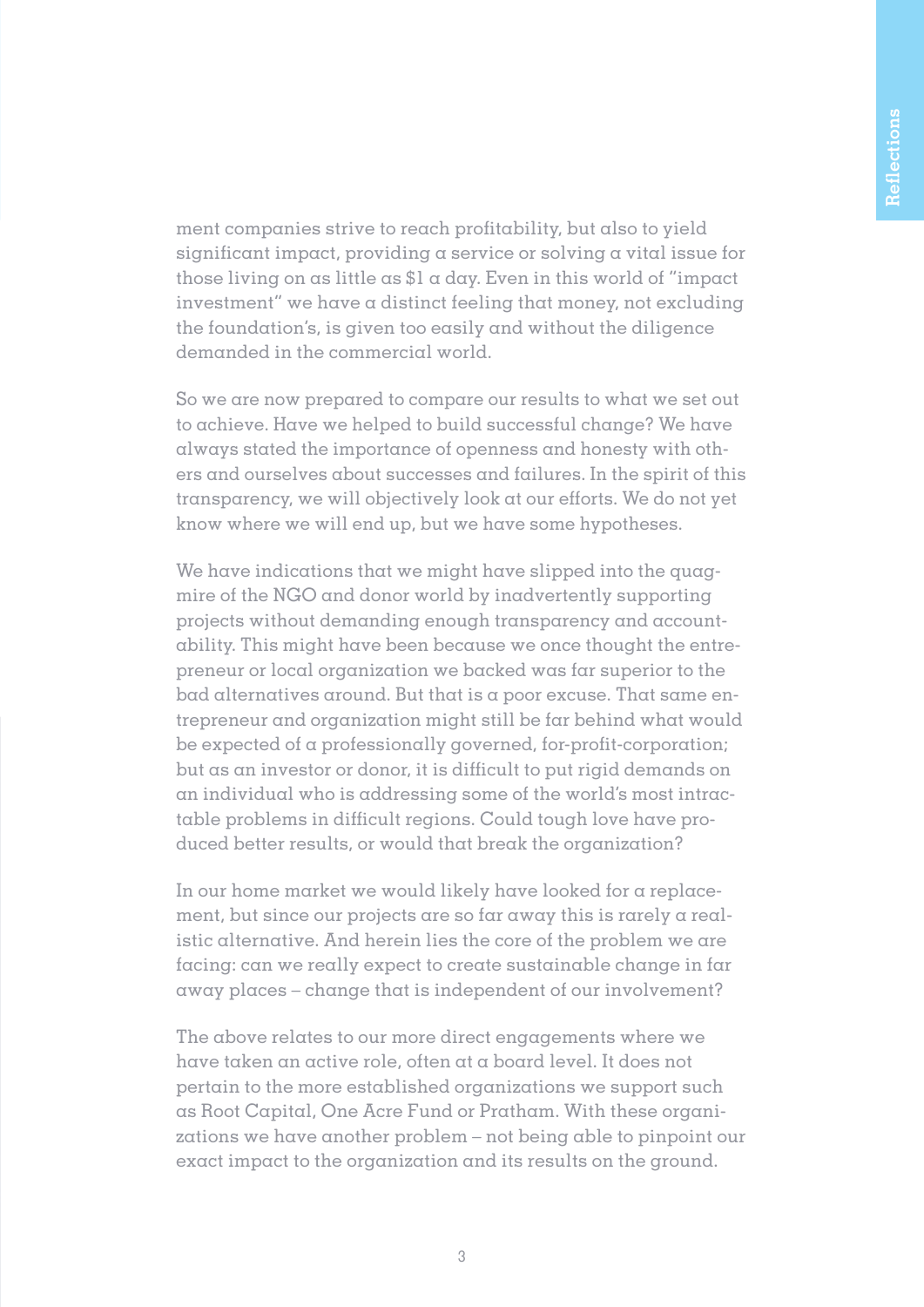

It deserves mentioning that many of our so called 'direct' investment are now supported by well known development organizations and huge foundations, or are ranked among the world´s best NGOs. Even our own small foundation has become better known and is ranked among the top 500 NGOs in the world. Accolades and big-time donors are nice, but they do not diminish the need for us to conduct a deep analysis of our work.

Ahead of us we have a time of self-introspection, and in the meantime we will temporarily stop new investments and projects. We do not know where all this will take us…. but we do know that we are now more tolerant and sympathetic of foundations and NGOs that strive to accomplish real change everyday.

Paul Leander-Engström Founder and Chairman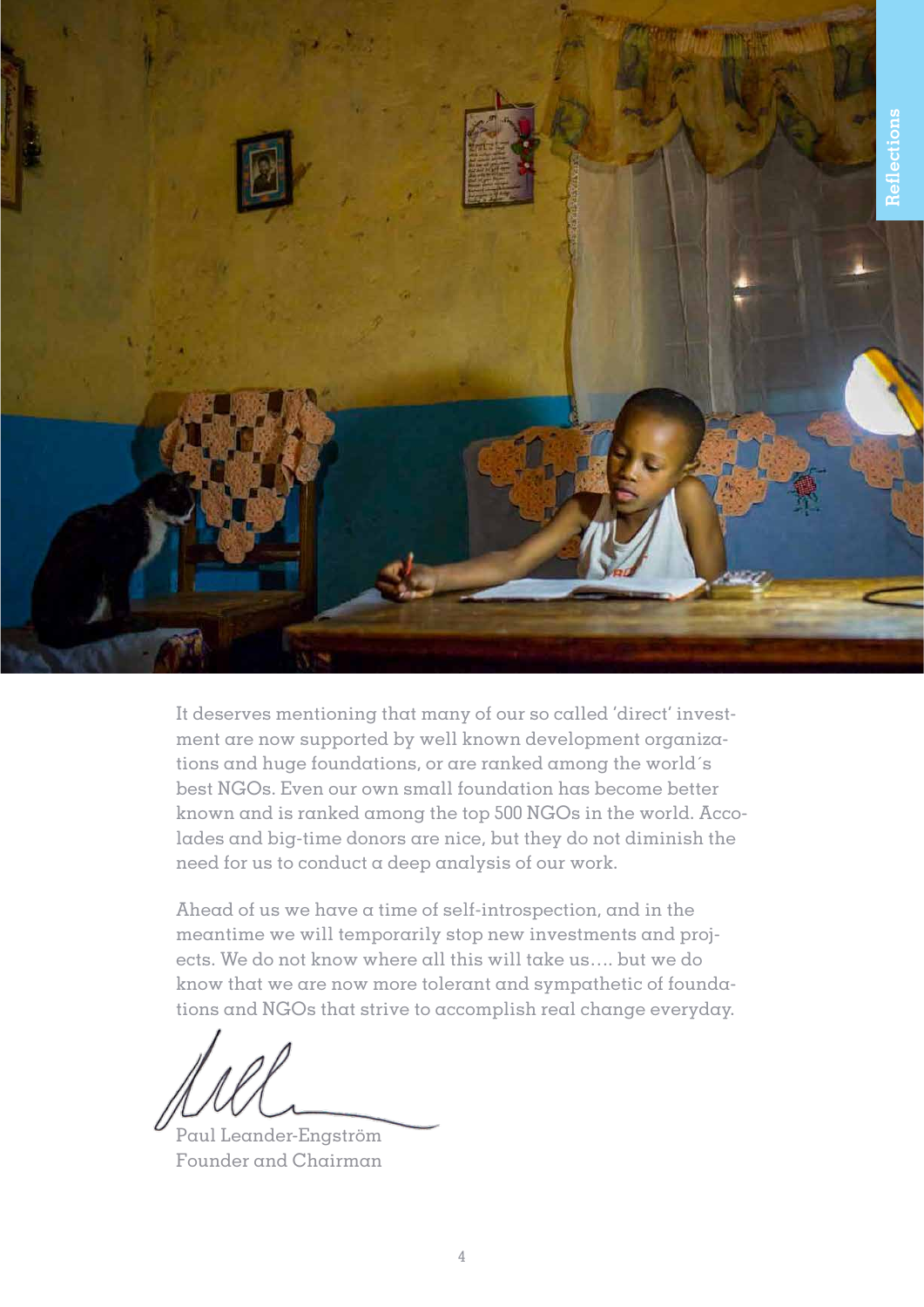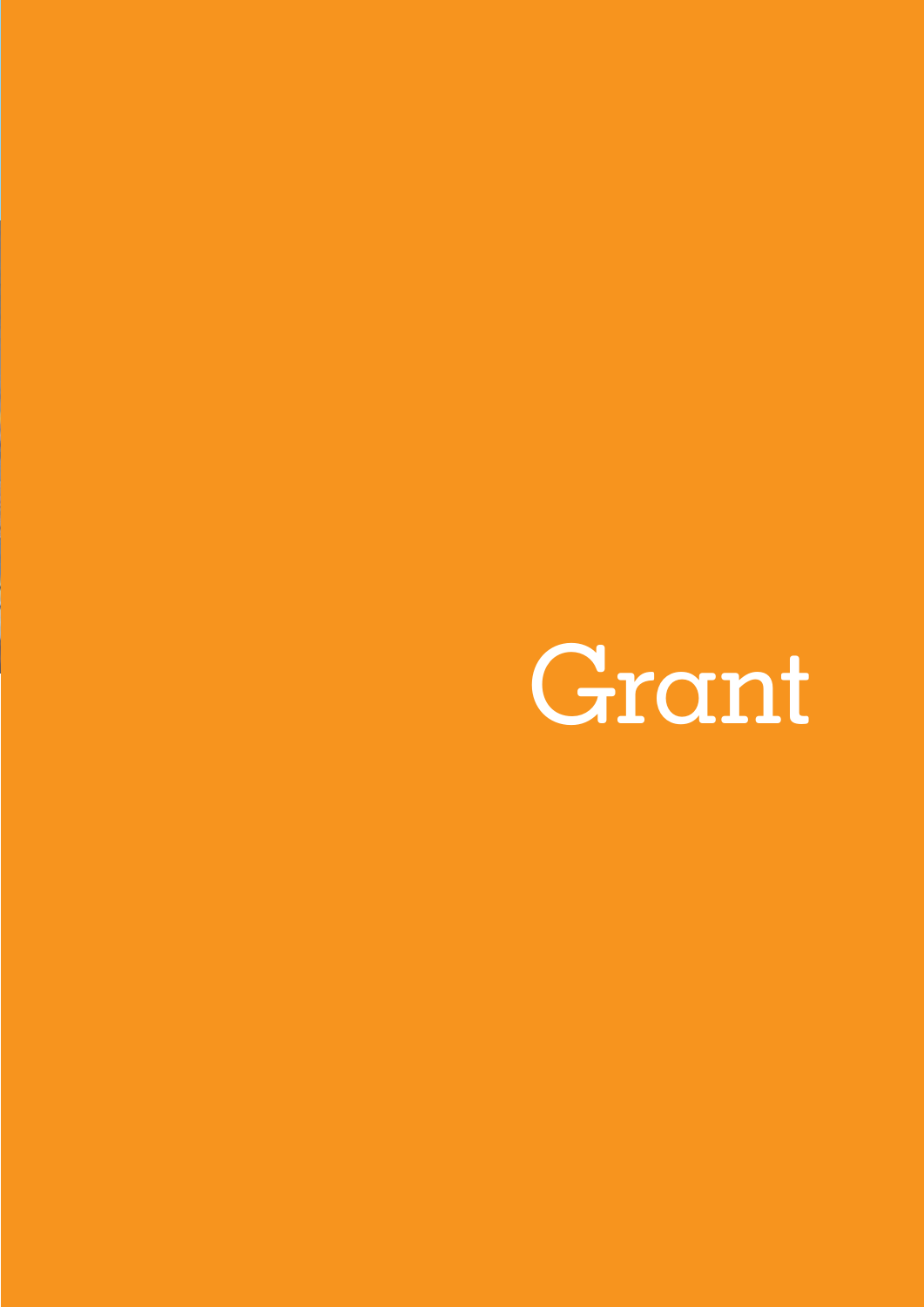# Caribbean Harvest Foundation Creating a Fishing Industry in Haiti

# Grant: +\$ 1M

Turning fisherman into fish farmers – that was the simple idea behind Dr. Valentin Abe's Caribbean Harvest Foundation. After 10 years and in one of the most difficult business environments, the enterprise has the potential to be self-sustainable, benefiting thousands of Haitians without being dependent on grants. The Foundation's mission is to establish a modern and sustainable fishing industry, thus providing jobs and locally sourced protein for the Haitian people.

**Grant**

3W started to work with Val just after the earthquake in 2010. Since then, Caribbean Harvest has become the largest hatchery in the Caribbean, and the largest solar powered hatchery in the world; it has the first fish processing plant in Haiti, also solar powered; and the organization employs 60 people and over 300 farmer families. Current capacity is at 1500 lbs of tilapia/day. Not only is the business creating huge impact economically, but also, as Caribbean Harvest is a foundation, all proceeds go to the communities around Lake Azuei and Peligre, enabling housing, community infrastructure, health clinics, and education programs.

Pratham Ensuring students master fundamental concepts and skills

### Grant: +\$ 1M

According to the Annual Status of Education Report (ASER) 2014 report, more than 96% of all children in the age group of 6-14 years are enrolled in school in India. However, 52% of children in India in Grade 5 cannot read a Grade 2 level text. Similarly, close to 51% of children enrolled in Grade 5 in 2014 could not solve simple two-digit subtraction problems.

Pratham is trying to change this and has pioneered several models of teaching at the right level, including in-school targeted education for lowperforming students, after-school reading classes led by local volunteers, and learning camps that focus on basic skills. Pratham works closely with the government and many of its programs are conducted in or in close collaboration with municipal schools.

Since 2007, 3W has supported 212 slum communities covering almost 30,000 children with a range of education interventions ranging from "light-touch" library programs to the more intensive learning camps, depending on each child's needs. The impact is transformative. For example, learning camp students (about 4,000/year in 3W areas) improved 22% points in end-line test scores. These results are in line with MIT's Poverty Action Lab (J-PAL) results found in other parts of India using randomized control trials.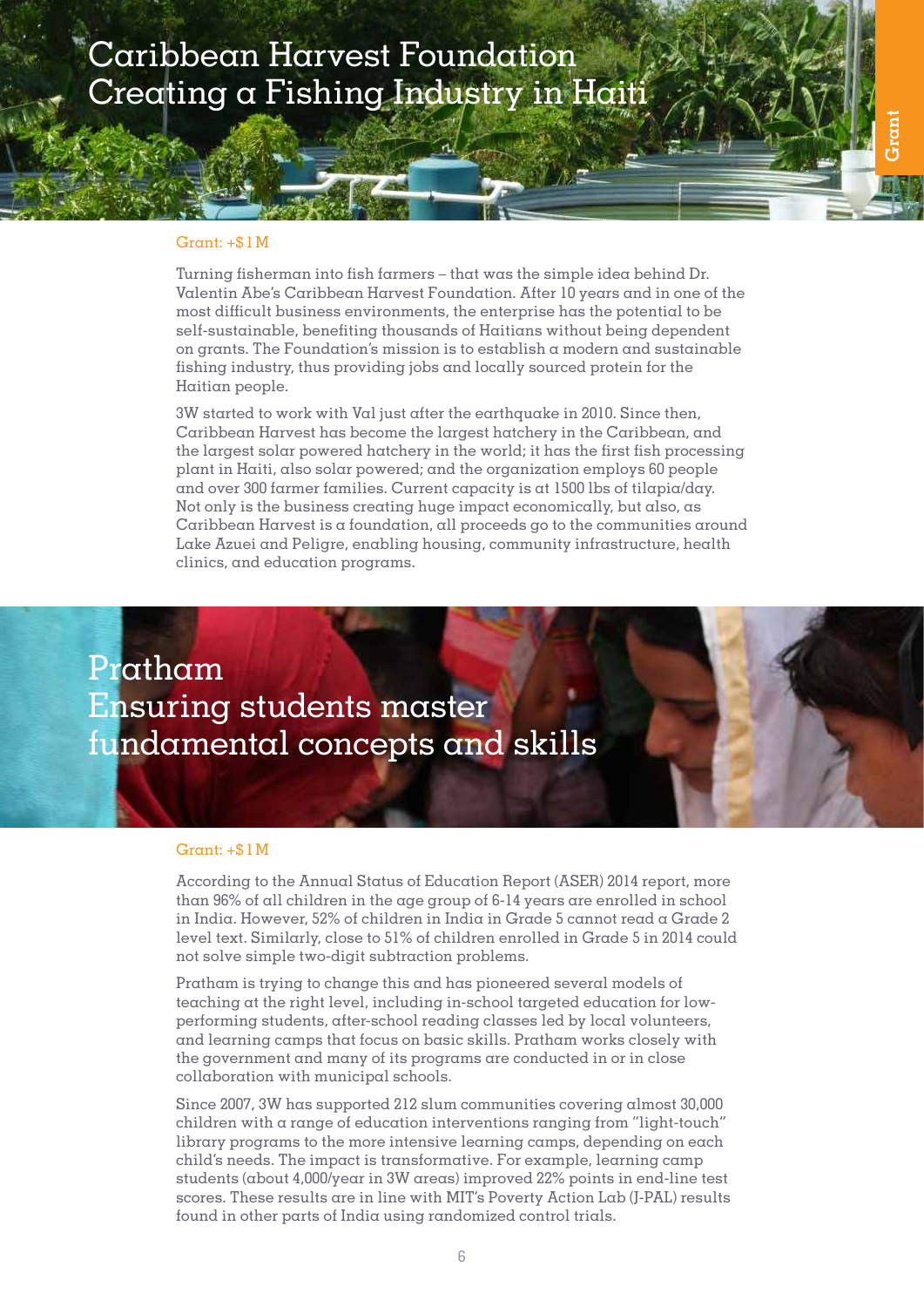# Acumen A Venture Capital Fund for the Poor

# Grant: +\$500K

In 2011, Acumen raised \$4.5 million of grant capital and embarked on a mission to transform affordable education across India and Pakistan by investing in for-profit models which targeted the poorest communities. 3W was one of the founding partners of the Education Portfolio.

Since its inception, the Education Fund has invested in 8 companies with \$5.8M committed in Pakistan and India. Over 500,000 students have been trained in skills helping them get jobs to earn better wages. And over 200,000 students now have access to quality curriculum and learning infrastructure through affordable private and government schools.

One Acre Fund A Business Solution for Smallholder Farmers

### Grant: +\$440K

Farming is the dominant economic activity of the world's poor. One Acre Fund makes that activity significantly more productive. One Acre Fund provides a complete set of services within walking distance of the farmers they serve. The service bundle includes: Financing for farm inputs, Distribution of seed and fertilizer, Training on agricultural techniques, and Market facilitation to maximize profits from harvest sales.

Together, this innovative bundle enables farmers to increase their farm income by at least 50%, eliminating chronic hunger and providing surplus income to invest in productive uses. Farmers achieve this income gain even after repaying One Acre Fund, covering a large proportion (79% in 2015 over all countries) of the program costs.

Today, One Acre Fund reaches over 300,000 farming families throughout 5 countries. Last year, 3W helped to launch the latest of these countries, Tanzania. Since the initial grant, the Tanzania program is servicing over 17,000 families, and contributing  $\alpha$  \$100 in new farm profits –  $\alpha$  life-changing sum for rural families. In addition, the field operations were 70% sustainable with over 97% farmer repayment rates.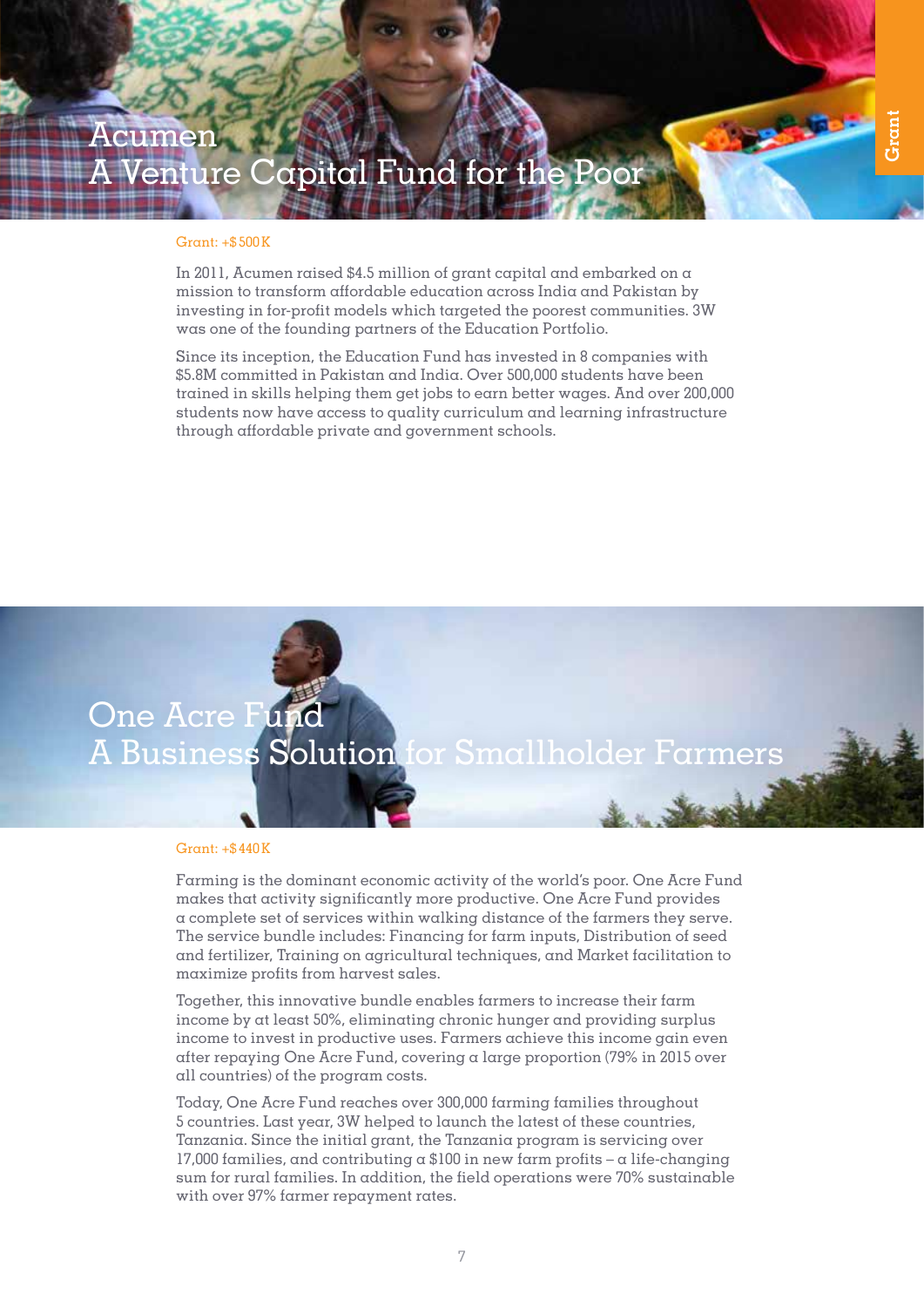# **COMACO** Using Commodity Markets for Wildlife Conservation

### Grant and Debt: +\$1M

People living in rural areas with abundant wildlife but little economic opportunities, poach animals and burn forests to meet family needs. COMACO wants to bring back wild animals by transforming poachers into farmers that use sustainable practices. To achieve this, they provide farmers with training in improved conservation farming techniques and access to premium markets. They then purchase surplus food crops from these families for processing and packaging into branded products and sell them in major food markets across Zambia. COMACO operates an integrated value chain that brings healthy products to consumers with a brand promise to increase food security, reduce threats to wildlife and rebuild natural habitat. A recently published aerial survey (www.greatelephantcensus.com) shows that the Luangwa Valley is one of the few places in Africa where protection efforts are successfully stabilizing elephant populations.

Since our initial grant in 2013, COMACO has doubled, now totaling over 145,000 farmer members across over 100,000 square km. This approach has led to the voluntary surrendering of 2200 firearms and 80,000 snares once used to kill wild animals in Zambia's Luangwa Valley. And even more importantly, the model increases farmer income and eliminates the "hunger season", thereby decreasing the need to poach bush meat.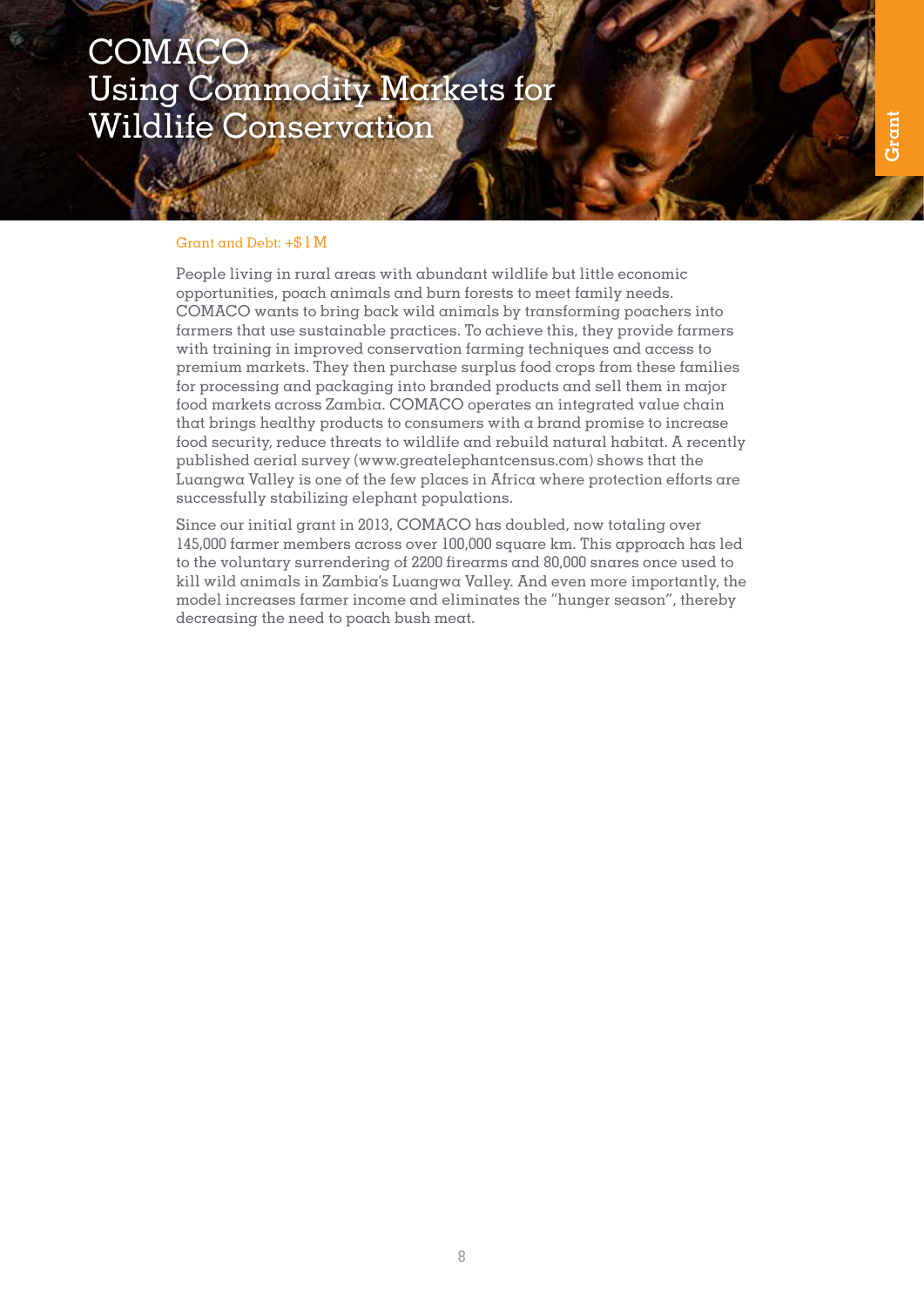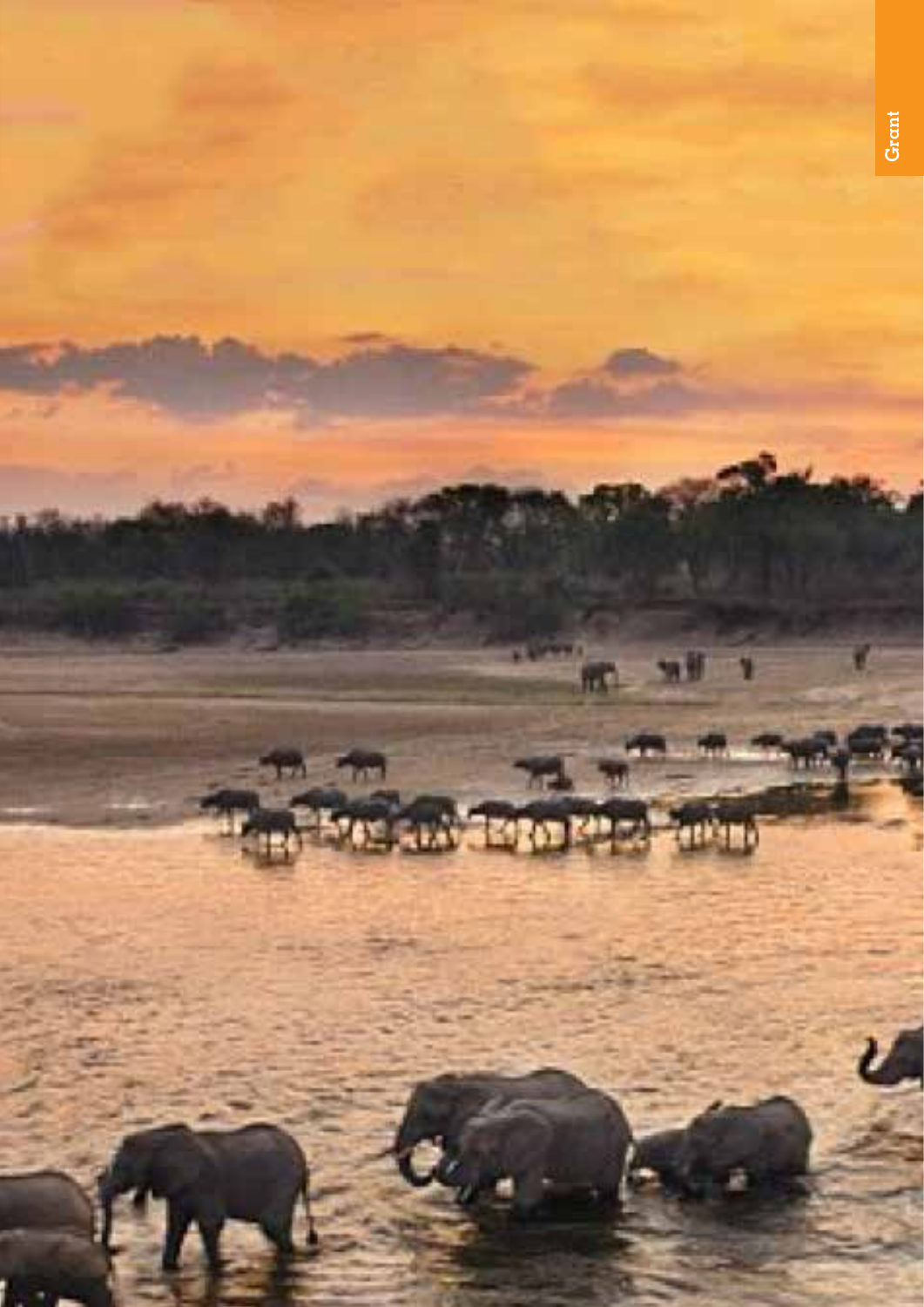# Equity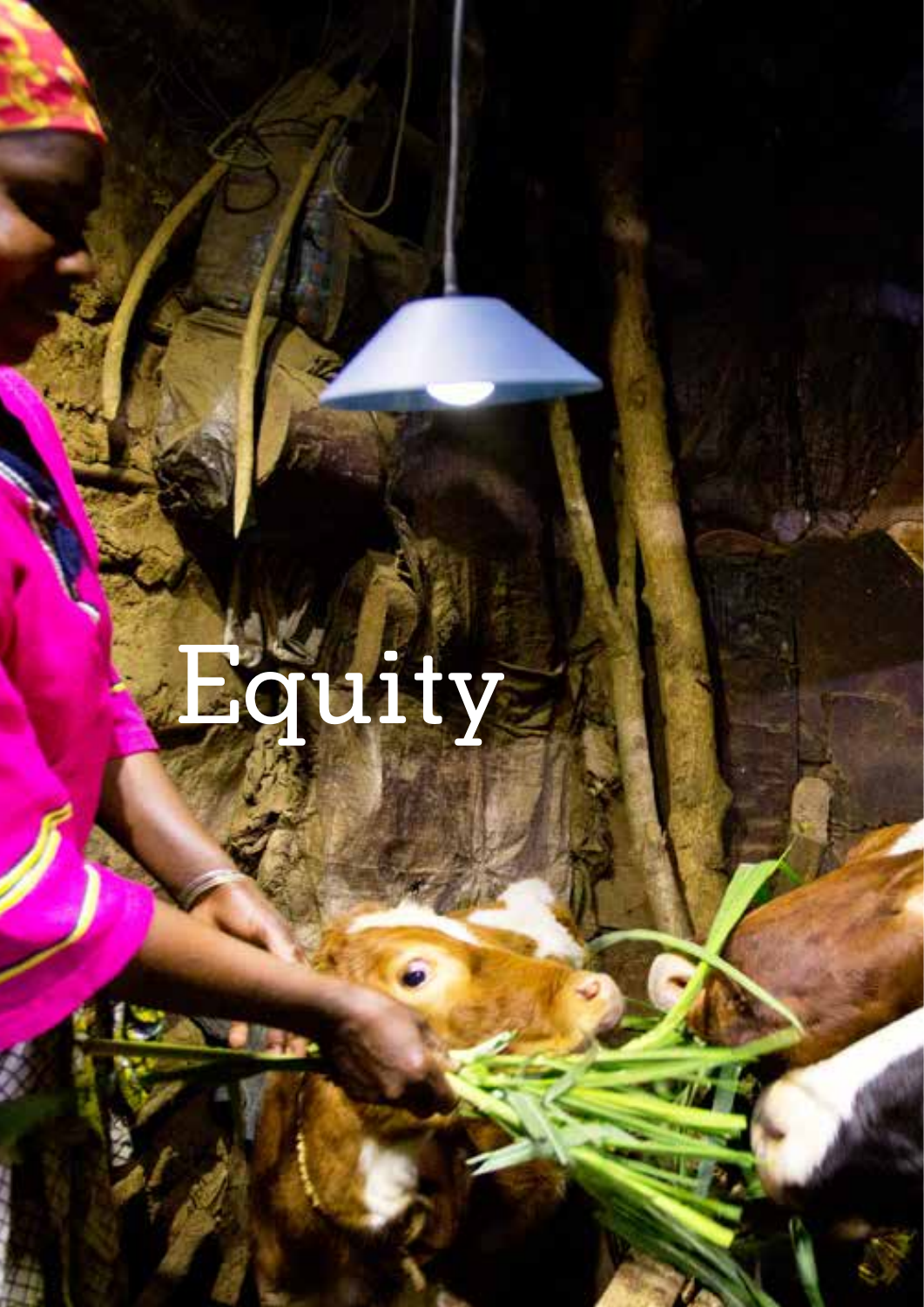

### Equity: \$1M

Access to electricity is one of the keys to development, as it provides light, heat and power for productive uses and communication. Today 1.7 billion people in developing countries do not have access to electricity, most of them living in rural areas; 400,000,000 are in India alone. OMC Power offers these rural customers — both business and household customers — electricity through a solar mini-grid solution. In addition, OMC powers mobile towers, which in turn has an immediate cost-saving and climate benefit.

2015 was an exciting year. The year ended with the completion of the construction of its 60-plant pilot. From the first day of operation, all plants power two mobile towers 24/7, and customer build up follows – many plants have already hit profitability. OMC will now work to perfect its model through the rapid roll out of its mini-grid reaching business and household customers. From this proof of concept, OMC will move to scale.



# Equity: \$250K

Off Grid Electric's M-POWER provides an energy ecosystem that combines the world's most efficient LED lights and appliances to optimize the energy output from solar panels. This allows Off Grid to provide dependable energy service each and every day. They have combined innovations from the electric vehicle industry and large scale solar to create modular systems that meet the unique needs of customers in rural Africa. These proprietary hardware platforms are designed to enable easy upgrades, ensuring the forefront of energy technology is always in their customers' homes.

At the end of 2015, OGE had 80,000 customers (up from 35,000 and 9,000 in 2014 and 2013, respectively). The company is growing rapidly and is constantly improving its model to incorporate new technology and financing models to meet the needs of its customers and to prosper in the increasingly competitive market.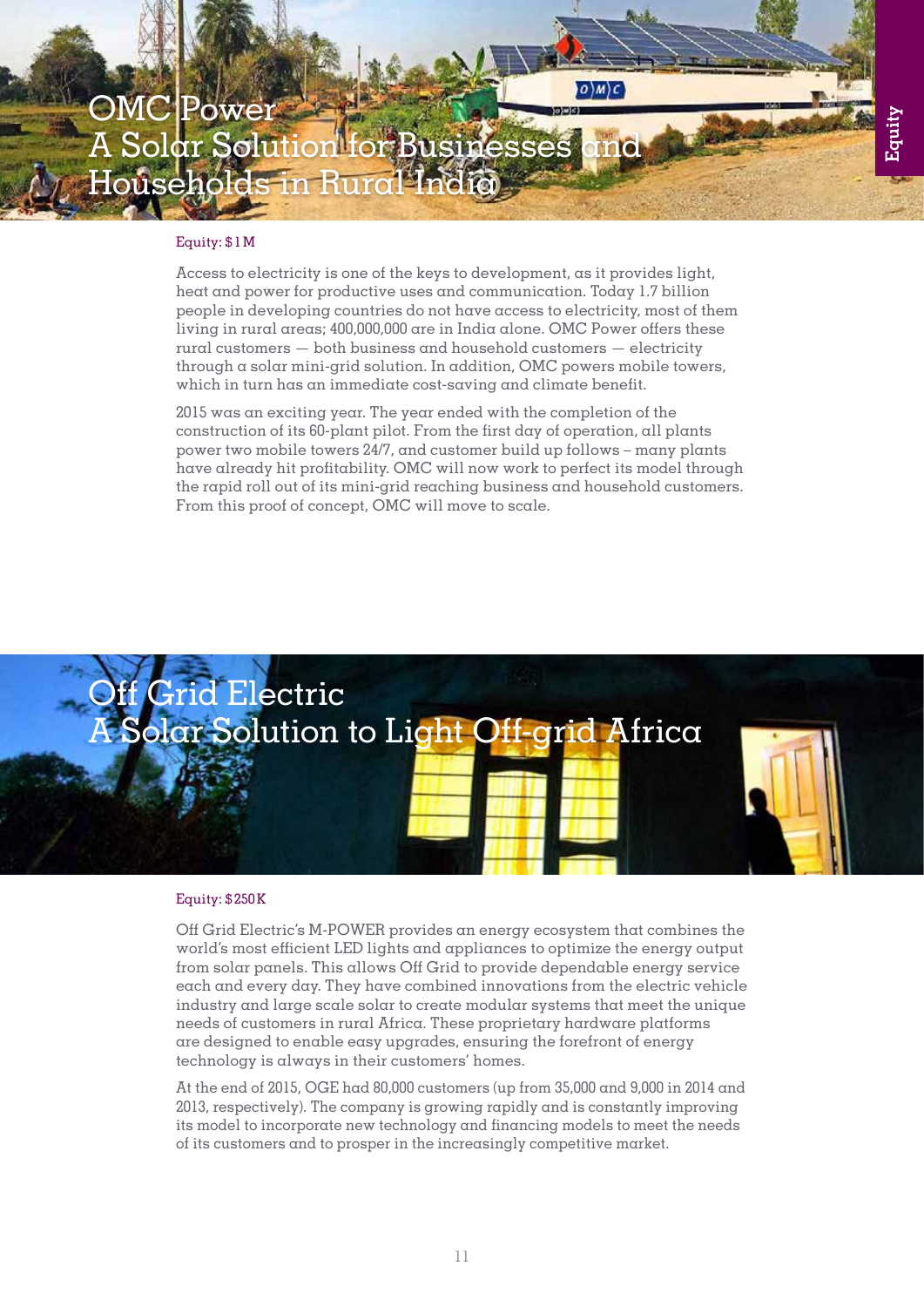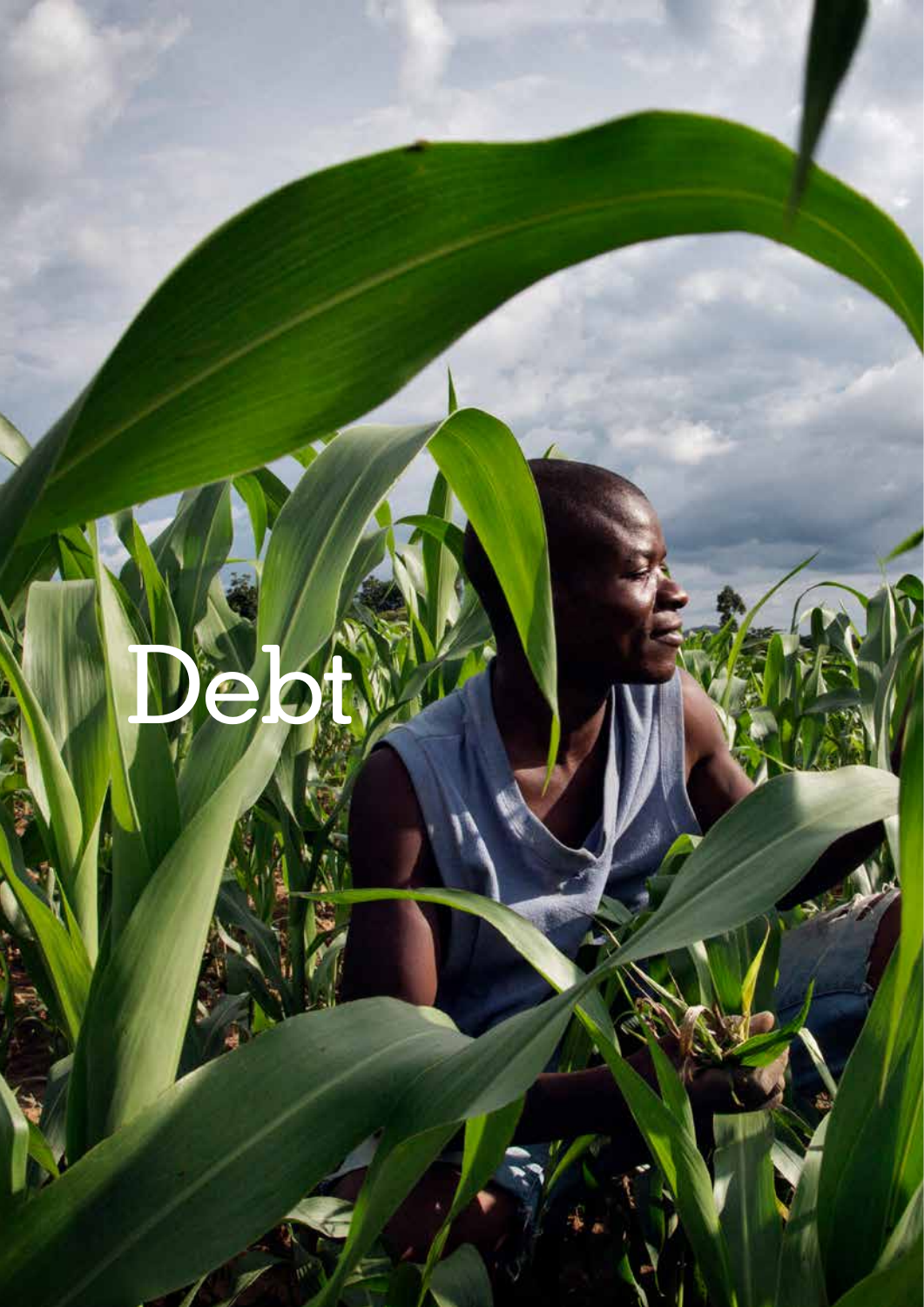# Root Capital Inlocking the Potential of Smallholder Farmers

### Grant and Debt: +\$5M

Root Capital lends capital and provides financial training to enable small and growing rural businesses in Africa and Latin America to access global markets and create sustainable livelihoods for small-scale farmers. With access to credit and financial management training, Root Capital clients are able to increase their product's volume, quality, and consistency, and can thereby become more reliable suppliers—all of which are critical to the longterm viability of agricultural supply chains.

From an impact perspective, 2015 was a banner year. Through the end of 2015, the organization had reached 277 businesses that collectively sourced from 550,000 producers, thus growing prosperity for over 2 million individuals. Root Capital disbursed a total of \$154 million in loans to these businesses. They, in turn, generated \$1.2 billion in total revenue, \$980 million of which was paid to directly to producers.



## Debt: \$1M

The New Forests Company Group is a sustainable forestry and value added timber products business with operations in Rwanda, Uganda and Tanzania.

The company is driven by impact: social, environmental, economic and commercial. 2015 marks the first ten years of operations and the impacts are significant: NFC has planted 24 million trees and manages 37 thousand hectares of sustainable forest land, including over 9 thousand hectares of conservation area. This area is spread across East Africa on five plantations, four of which are Forest Stewardship Council (FSC) certified, the internationally recognized and rigorous gold standard in responsible forest management. In addition, the company has created over 2,000 jobs contributing to the private sector led economic growth and development of Africa.